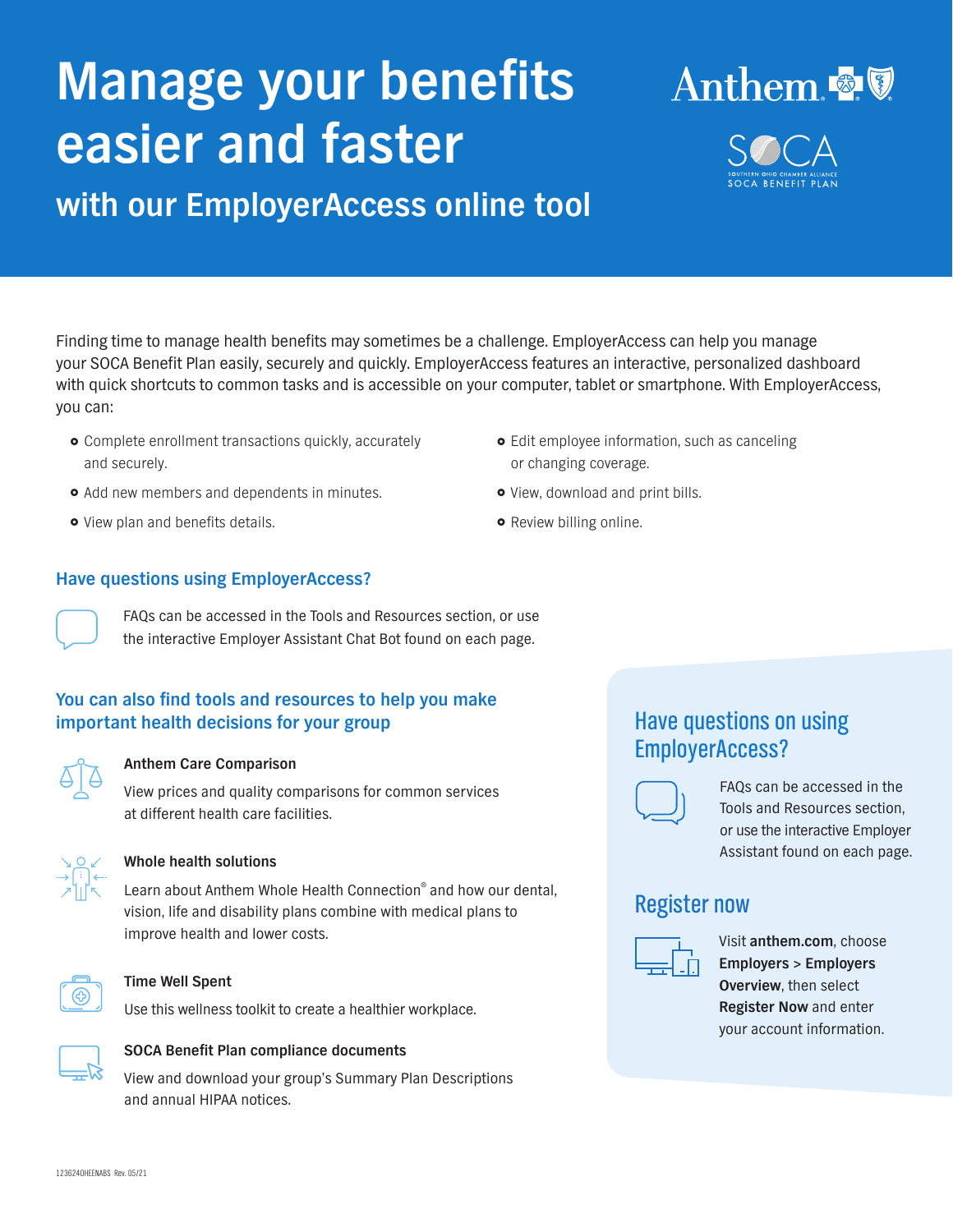## **How to access SOCA Benefit Plan compliance documents in EmployerAccess**



Log in and hover over **Support and Resources** and choose **Reports & Tools**.

| <b>Employer Access</b><br>$x +$                                                                               |                                                            | $\overline{\phantom{a}}$ $\overline{\phantom{a}}$ $\overline{\phantom{a}}$ $\overline{\phantom{a}}$ $\overline{\phantom{a}}$ $\overline{\phantom{a}}$ $\overline{\phantom{a}}$ $\overline{\phantom{a}}$ $\overline{\phantom{a}}$ $\overline{\phantom{a}}$ $\overline{\phantom{a}}$ $\overline{\phantom{a}}$ $\overline{\phantom{a}}$ $\overline{\phantom{a}}$ $\overline{\phantom{a}}$ $\overline{\phantom{a}}$ $\overline{\phantom{a}}$ $\overline{\phantom{a}}$ $\overline{\$ |
|---------------------------------------------------------------------------------------------------------------|------------------------------------------------------------|---------------------------------------------------------------------------------------------------------------------------------------------------------------------------------------------------------------------------------------------------------------------------------------------------------------------------------------------------------------------------------------------------------------------------------------------------------------------------------|
| A employer.sit2.awse1.anthem.com/eea/secure/dashboard<br>$\leftarrow$<br>C<br>$\rightarrow$                   | ☆                                                          | 39.                                                                                                                                                                                                                                                                                                                                                                                                                                                                             |
| in Imported @ salesforce NO My Home @ All Accounts Incu Broker Login @ ISG salesforce Ful Agent Search @ iDPS | SOB Posting Site Mome   Salesforce2.0 Mogin   Salesforce-F | $\rightarrow$                                                                                                                                                                                                                                                                                                                                                                                                                                                                   |
| Anthem                                                                                                        | $\left( \mathsf{A}\right)$<br>$\mathbf \boxplus$           |                                                                                                                                                                                                                                                                                                                                                                                                                                                                                 |
| Enroll & Manage Billing & Payments<br><b>Support &amp; Resources</b><br>Home                                  |                                                            |                                                                                                                                                                                                                                                                                                                                                                                                                                                                                 |
|                                                                                                               |                                                            |                                                                                                                                                                                                                                                                                                                                                                                                                                                                                 |
| <b>Support &amp; Resources Overview</b>                                                                       |                                                            |                                                                                                                                                                                                                                                                                                                                                                                                                                                                                 |
| <b>Contact Us</b>                                                                                             |                                                            |                                                                                                                                                                                                                                                                                                                                                                                                                                                                                 |
| <b>FAQS</b>                                                                                                   |                                                            | Feedback                                                                                                                                                                                                                                                                                                                                                                                                                                                                        |
| <b>Find a Doctor</b>                                                                                          |                                                            |                                                                                                                                                                                                                                                                                                                                                                                                                                                                                 |
| <b>Reports &amp; Tools</b>                                                                                    |                                                            |                                                                                                                                                                                                                                                                                                                                                                                                                                                                                 |
| <b>Manage Admin Users</b>                                                                                     |                                                            |                                                                                                                                                                                                                                                                                                                                                                                                                                                                                 |
|                                                                                                               |                                                            |                                                                                                                                                                                                                                                                                                                                                                                                                                                                                 |
| Find ID Cards & Manage Employees                                                                              |                                                            |                                                                                                                                                                                                                                                                                                                                                                                                                                                                                 |
| ◉ Search by SSN, Member ID, or HCID<br>◯ Search by Name                                                       |                                                            |                                                                                                                                                                                                                                                                                                                                                                                                                                                                                 |



Select **Tools and Resources**.

| Enroll & Manage<br>Home                                                                                                                                                                                              | Billing & Payments Support & Resources |                                                                                                       |                 |                              |  |
|----------------------------------------------------------------------------------------------------------------------------------------------------------------------------------------------------------------------|----------------------------------------|-------------------------------------------------------------------------------------------------------|-----------------|------------------------------|--|
|                                                                                                                                                                                                                      |                                        |                                                                                                       | Reports & Tools |                              |  |
|                                                                                                                                                                                                                      | Reports                                |                                                                                                       |                 | <b>Tools &amp; Resources</b> |  |
| Plan & Program Resources                                                                                                                                                                                             |                                        |                                                                                                       |                 |                              |  |
| Specialty Benefit Solutions ><br>Learn about Anthem Whole Health Connection® and<br>how it's dental, vision, life, and disability plans combine<br>with medical plans to improve outcomes and lower<br>overall cost. |                                        | Client Information Insights ><br>Metrics on benefit plans, including cost, use, and<br>member health. |                 |                              |  |